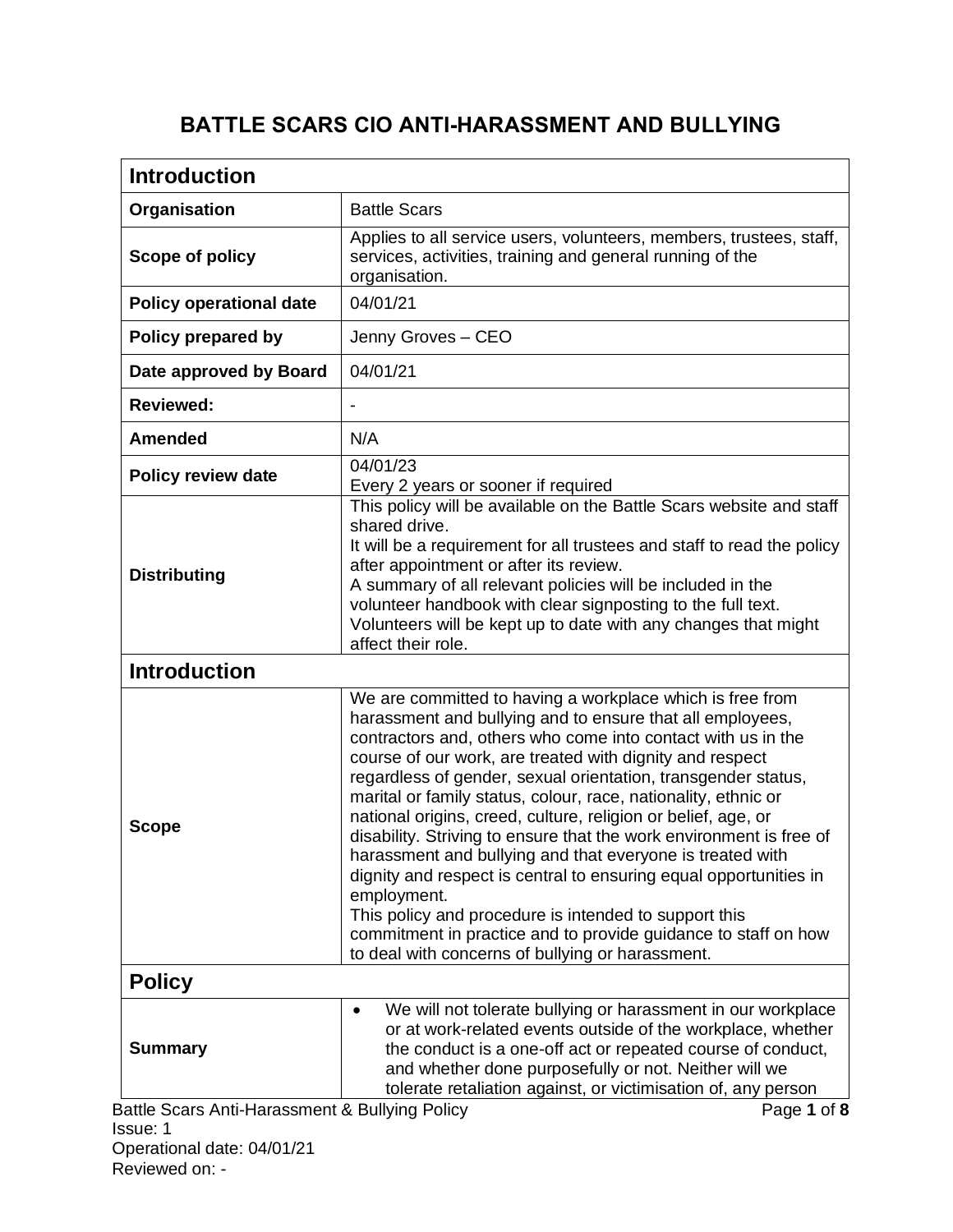|                                                                 |                        | involved in bringing a complaint of harassment or bullying.<br>Retaliation or victimisation will also constitute a disciplinary<br>offence, which may in appropriate circumstances lead to<br>dismissal. Employees should also be aware that if a court<br>or tribunal finds that they have bullied or harassed<br>someone, in some circumstances the treatment may<br>amount to a crime punishable by a fine or imprisonment.<br>We will take appropriate action if any of our employees,<br>volunteers, service users or contractors are bullied or<br>harassed by our stakeholders or suppliers.<br>Allegations of bullying and harassment will be treated<br>seriously. Investigations will be carried out promptly,<br>sensitively and, as far as possible, confidentially. If, after an<br>investigation, we decide that an employee has harassed or<br>bullied another employee, volunteer, service user or<br>contractor, then the employee may be subject to disciplinary<br>action, up to and including dismissal. If a volunteer has<br>harassed or bullied another employee, volunteer, service<br>user or contractor, then their volunteering may be<br>terminated with no possibility of obtaining a Battle Scars<br>reference.<br>Employees and others who make allegations of bullying or<br>harassment in good faith will not be treated less favourably<br>as a result. False accusations of harassment or bullying<br>can have a serious effect on innocent individuals. Staff and<br>others have a responsibility not to make false allegations.<br>False allegations made in bad faith will be dealt with under<br>our disciplinary procedure. |
|-----------------------------------------------------------------|------------------------|---------------------------------------------------------------------------------------------------------------------------------------------------------------------------------------------------------------------------------------------------------------------------------------------------------------------------------------------------------------------------------------------------------------------------------------------------------------------------------------------------------------------------------------------------------------------------------------------------------------------------------------------------------------------------------------------------------------------------------------------------------------------------------------------------------------------------------------------------------------------------------------------------------------------------------------------------------------------------------------------------------------------------------------------------------------------------------------------------------------------------------------------------------------------------------------------------------------------------------------------------------------------------------------------------------------------------------------------------------------------------------------------------------------------------------------------------------------------------------------------------------------------------------------------------------------------------------------------------------------------------------------------------------------------|
| Disciplinary procedure - Warnings                               |                        |                                                                                                                                                                                                                                                                                                                                                                                                                                                                                                                                                                                                                                                                                                                                                                                                                                                                                                                                                                                                                                                                                                                                                                                                                                                                                                                                                                                                                                                                                                                                                                                                                                                                     |
| What type of treatment<br>amounts to bullying or<br>harassment? | $\bullet$<br>$\bullet$ | Bullying or harassment is something that has happened<br>that is unwelcome, unwarranted and causes a detrimental<br>effect. If employees, volunteers or service users complain<br>they are being bullied or harassed, then they have a<br>grievance which must be dealt with regardless of whether<br>or not their complaint accords with a standard definition.<br>For further information, please refer to ACAS guidance.<br>It is important to recognise that conduct which one person<br>may find acceptable, another may find totally unacceptable.<br>All employees must, therefore, treat their colleagues with<br>respect and appropriate sensitivity. We expect similar<br>behaviour from our volunteers. Service users who do not<br>treat others with respect may be asked to leave the<br>premises or may be barred from Battle Scars services.<br>Bullying does not include appropriate criticism of an<br>employee's or volunteer's behaviour or proper performance<br>management.<br>What you should do if you witness an incident you                                                                                                                                                                                                                                                                                                                                                                                                                                                                                                                                                                                                               |
| <b>Reporting concerns</b>                                       |                        | believe to be harassment or bullying: If staff witness                                                                                                                                                                                                                                                                                                                                                                                                                                                                                                                                                                                                                                                                                                                                                                                                                                                                                                                                                                                                                                                                                                                                                                                                                                                                                                                                                                                                                                                                                                                                                                                                              |

Battle Scars Anti-Harassment & Bullying Policy **Page 2** of 8 Issue: 1 Operational date: 04/01/21 Reviewed on: -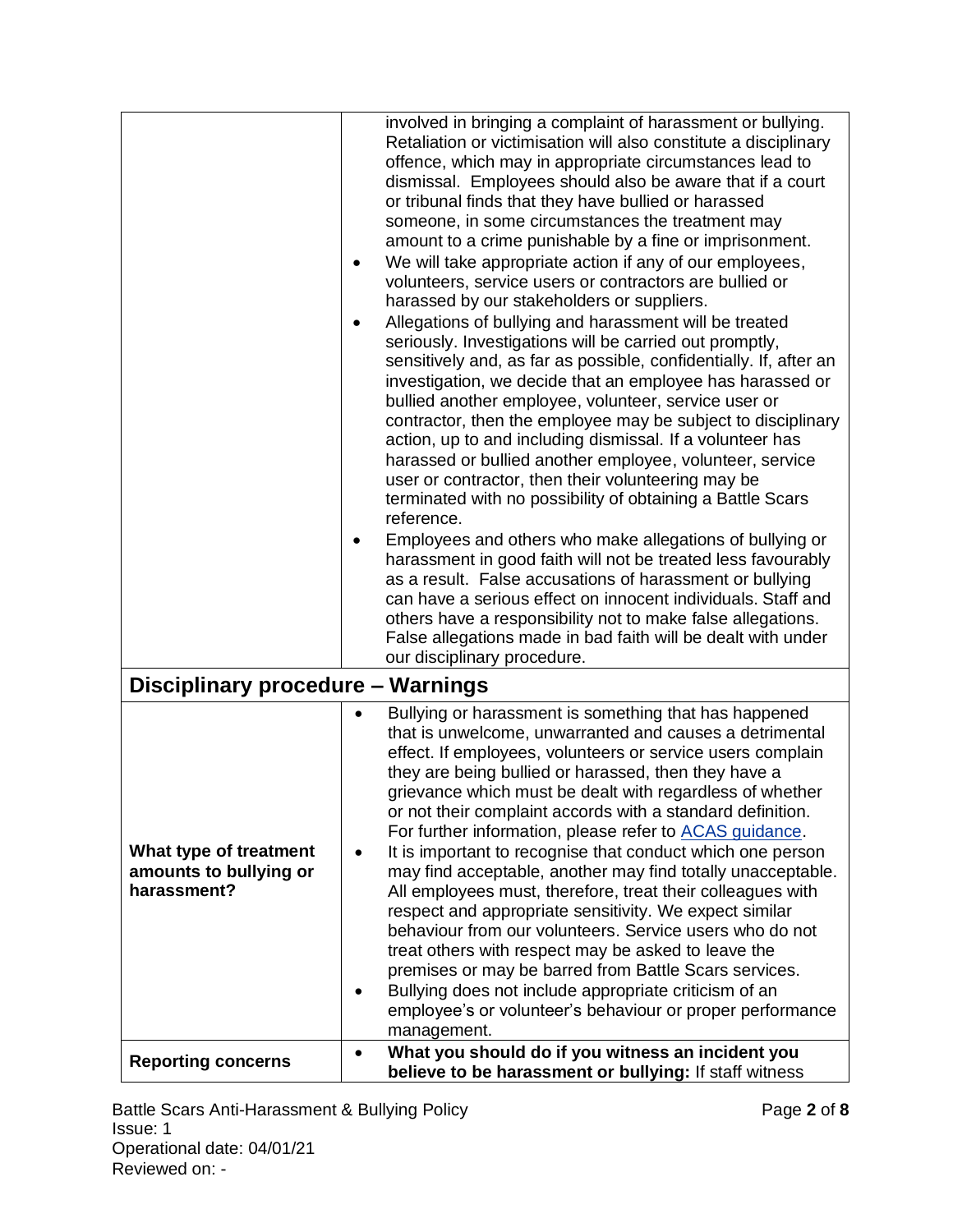|                            | such behaviour they should report the incident in                      |
|----------------------------|------------------------------------------------------------------------|
|                            | confidence to their manager. Volunteers should report such             |
|                            | incidents to their volunteer leader or manager. Service                |
|                            | users should report such incidents to a member of staff or a           |
|                            | facilitator. Such reports will be taken seriously and will be          |
|                            | treated in strict confidence as far as it is possible to do so.        |
|                            |                                                                        |
|                            | What you should do if you feel you are being bullied or<br>$\bullet$   |
|                            | harassed by a stakeholder or supplier (as opposed to a                 |
|                            | colleague): If staff are being bullied or harassed by                  |
|                            | someone with whom they come into contact at work, they                 |
|                            | should raise this with their manager in the first instance or,         |
|                            | with the Chief Executive. If volunteers are being bullied or           |
|                            | harassed by someone with whom they come into contact                   |
|                            | while performing their volunteering, they should raise this            |
|                            | with their volunteer leader or manager. If service users are           |
|                            | being bullied or harassed by someone with whom they                    |
|                            | come into contact while using Battle Scars services, they              |
|                            | should raise this with a member of staff or a facilitator. We          |
|                            | will then decide how best to deal with the situation, in               |
|                            | consultation with the person reporting the harassment.                 |
|                            | What you should do if you are being bullied or<br>٠                    |
|                            | harassed by a colleague (staff only, everybody else                    |
|                            | should follow our Complaints & Compliments Policy): If a               |
|                            | member of staff is being bullied or harassed by another                |
|                            | employee or contractor, there are two possible avenues,                |
|                            | informal or formal.                                                    |
|                            | If you are being bullied or harassed by another employee or            |
|                            | contractor, you may be able to resolve the situation yourself by       |
|                            |                                                                        |
|                            | explaining clearly to the perpetrator(s) that their behaviour is       |
|                            | unacceptable, contrary to our policy and must stop.                    |
|                            | Alternatively, you may wish to ask your manager or a colleague         |
|                            | to put this on your behalf or to be with you when confronting the      |
|                            | perpetrator(s).                                                        |
|                            | If the above approach does not work or if you do not want to try       |
|                            | to resolve the situation in this way, or if you are being bullied by   |
|                            | your own manager, you should raise the issue with the CEO.             |
| <b>Informal resolution</b> | The CEO will discuss with you the option of trying to resolve the      |
|                            | situation informally by:                                               |
|                            | Telling the alleged perpetrator(s), without prejudging the             |
|                            | matter, that there has been a complaint that their behaviour           |
|                            | is having an adverse effect on a fellow employee;                      |
|                            | That such behaviour is contrary to our policy;<br>٠                    |
|                            | That the continuation of such behaviour could amount to a<br>$\bullet$ |
|                            | serious disciplinary offence.                                          |
|                            | It may be possible for the CEO to have this conversation with          |
|                            | the alleged perpetrator without revealing your name, if this is        |
|                            | what you want. They will also stress that the conversation is          |
|                            | confidential.                                                          |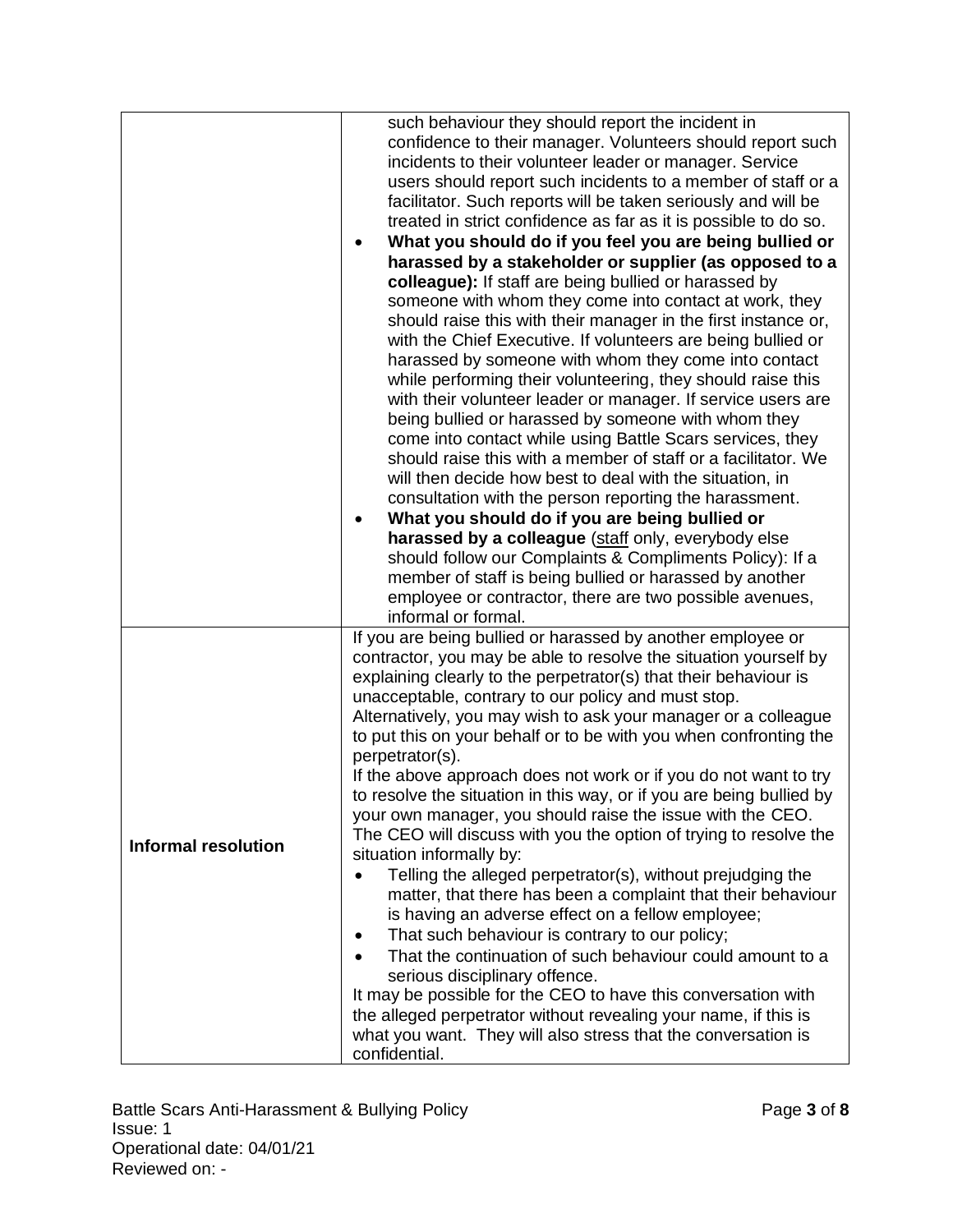|                                                               | In certain circumstances we may be able to involve a neutral<br>third party (a mediator) to facilitate a resolution of the problem.<br>The CEO will discuss this with you if it is appropriate.<br>If your complaint is resolved informally, the alleged<br>perpetrator(s) will not usually be subject to disciplinary<br>sanctions. However, in exceptional circumstances (such as a<br>serious allegation of sexual or racial harassment or in cases<br>where a problem has happened before) we may decide to<br>investigate further and take more formal action notwithstanding<br>that you raised the matter informally. We will consult with you<br>before taking this step.<br>If the allegation(s) is against the CEO, the matter needs to be<br>brought to the Chair of the Board of Trustees' attention.                                                                                                                                                                                                                                                                                                                                                                                                                                                                                                                                                                                                                                                                                                                                                                                                                                                                                                                                                                                                                                                                                                                                                                                                                                                             |
|---------------------------------------------------------------|-------------------------------------------------------------------------------------------------------------------------------------------------------------------------------------------------------------------------------------------------------------------------------------------------------------------------------------------------------------------------------------------------------------------------------------------------------------------------------------------------------------------------------------------------------------------------------------------------------------------------------------------------------------------------------------------------------------------------------------------------------------------------------------------------------------------------------------------------------------------------------------------------------------------------------------------------------------------------------------------------------------------------------------------------------------------------------------------------------------------------------------------------------------------------------------------------------------------------------------------------------------------------------------------------------------------------------------------------------------------------------------------------------------------------------------------------------------------------------------------------------------------------------------------------------------------------------------------------------------------------------------------------------------------------------------------------------------------------------------------------------------------------------------------------------------------------------------------------------------------------------------------------------------------------------------------------------------------------------------------------------------------------------------------------------------------------------|
| <b>Raising a formal</b><br>complaint<br><b>Disclosure and</b> | If informal resolution is unsuccessful or inappropriate, you can<br>make a formal complaint about the harassment or bullying to<br>your manager or the CEO (or the Chair of the Board of<br>Trustees). A formal complaint may ultimately lead to disciplinary<br>action against the perpetrator(s).<br>We will first investigate the complaint. You will need to co-<br>operate with the investigation and provide the following details (if<br>not already provided):<br>The name of the alleged perpetrator(s),<br>the nature of the harassment or bullying,<br>the dates and times the harassment or bullying occurred,<br>the names of any witnesses and<br>any action taken by you to resolve the matter informally.<br>The alleged perpetrator(s) would need to be told your name and<br>the details of your complaint in order for the issue to be<br>investigated properly. However, we will carry out the<br>investigation as confidentially and sensitively as possible.<br>Where you and the alleged perpetrator(s) work in proximity to<br>each other, we will consider whether it is appropriate to separate<br>you whilst the matter is being investigated.<br>After the investigation, we will meet with you to consider the<br>complaint and the findings of the investigation. At the meeting,<br>you may be accompanied by a fellow worker or a trade union<br>official.<br>After the meeting (and normally within five working days), we will<br>write to you to inform you of our decision and to notify you of<br>your right to appeal if you are dissatisfied with the outcome. You<br>should put your appeal in writing explaining the reasons why you<br>are dissatisfied with our decision. You should submit your<br>appeal within five working days of receiving written confirmation<br>of our decision. If you submit an appeal, you will be invited to<br>attend a meeting to consider it. Once again you may be<br>accompanied by a fellow worker or a trade union official. We will<br>write to you afterwards to confirm our final decision. |
| confidentiality                                               | We will treat personal data collected during this process in<br>accordance with the Battle Scars Data Protection Policy.                                                                                                                                                                                                                                                                                                                                                                                                                                                                                                                                                                                                                                                                                                                                                                                                                                                                                                                                                                                                                                                                                                                                                                                                                                                                                                                                                                                                                                                                                                                                                                                                                                                                                                                                                                                                                                                                                                                                                      |

Battle Scars Anti-Harassment & Bullying Policy **Page 4** of 8 Issue: 1 Operational date: 04/01/21 Reviewed on: -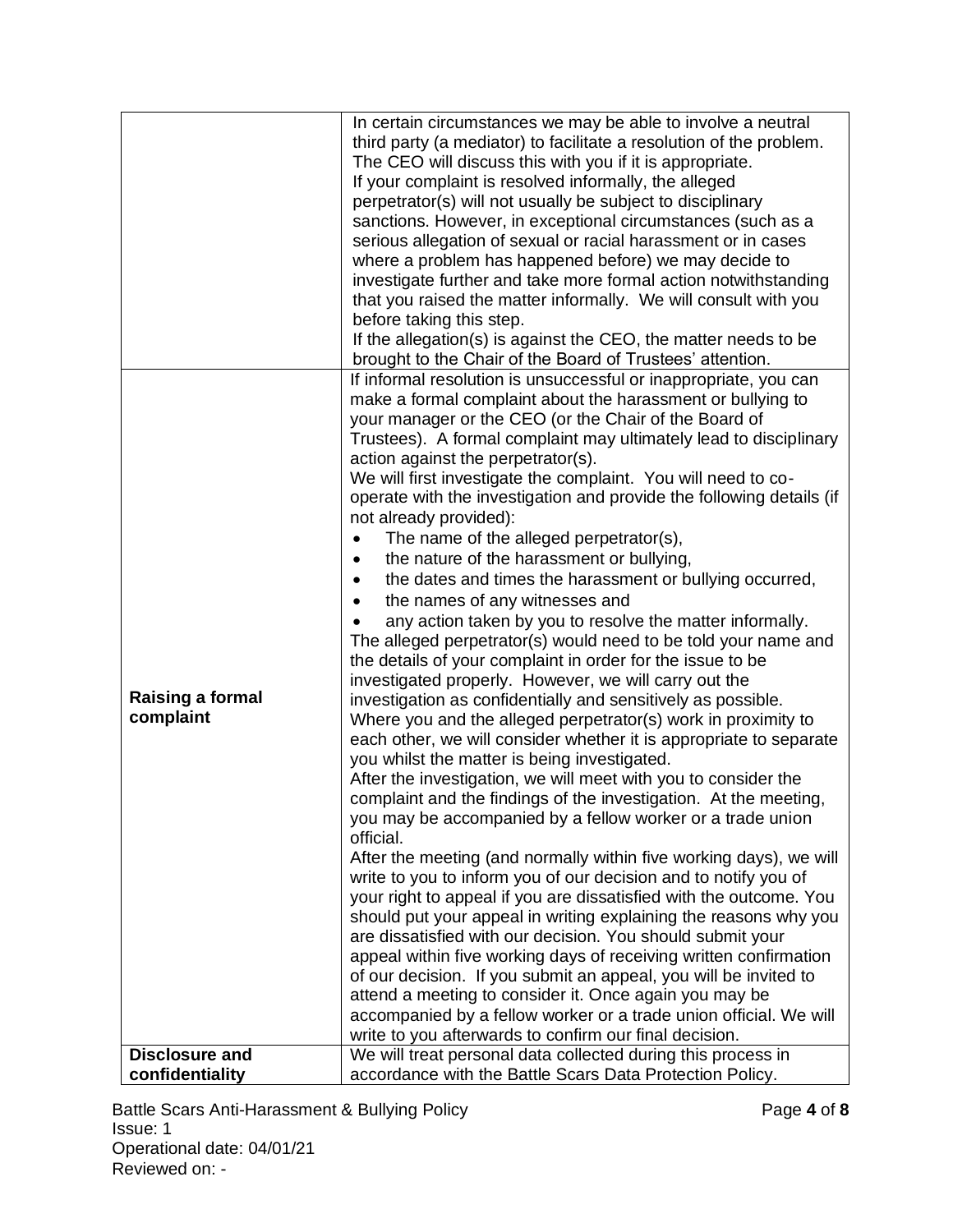| <b>Use of the Disciplinary</b><br><b>Procedure</b> | Harassment and bullying constitute serious misconduct. If, at<br>any stage from the point at which a complaint is raised, we<br>believe there is a case to answer and a disciplinary offence<br>might have been committed, we will instigate our disciplinary<br>procedure. Any employee found to have harassed or bullied a<br>colleague, volunteer or service user will be liable to disciplinary<br>action up to and including summary dismissal. |
|----------------------------------------------------|------------------------------------------------------------------------------------------------------------------------------------------------------------------------------------------------------------------------------------------------------------------------------------------------------------------------------------------------------------------------------------------------------------------------------------------------------|
| <b>Policy review</b>                               |                                                                                                                                                                                                                                                                                                                                                                                                                                                      |
| <b>Responsibility</b>                              | It is the responsibility of the CEO to review this policy unless the<br>task has been delegated to an appropriate volunteer or<br>employee before the policy review date.                                                                                                                                                                                                                                                                            |
| <b>Procedure</b>                                   | All volunteers and employees can have input in this policy's<br>review via their supervision.                                                                                                                                                                                                                                                                                                                                                        |
| <b>Timing</b>                                      | The review must be completed within a month of the review<br>date.                                                                                                                                                                                                                                                                                                                                                                                   |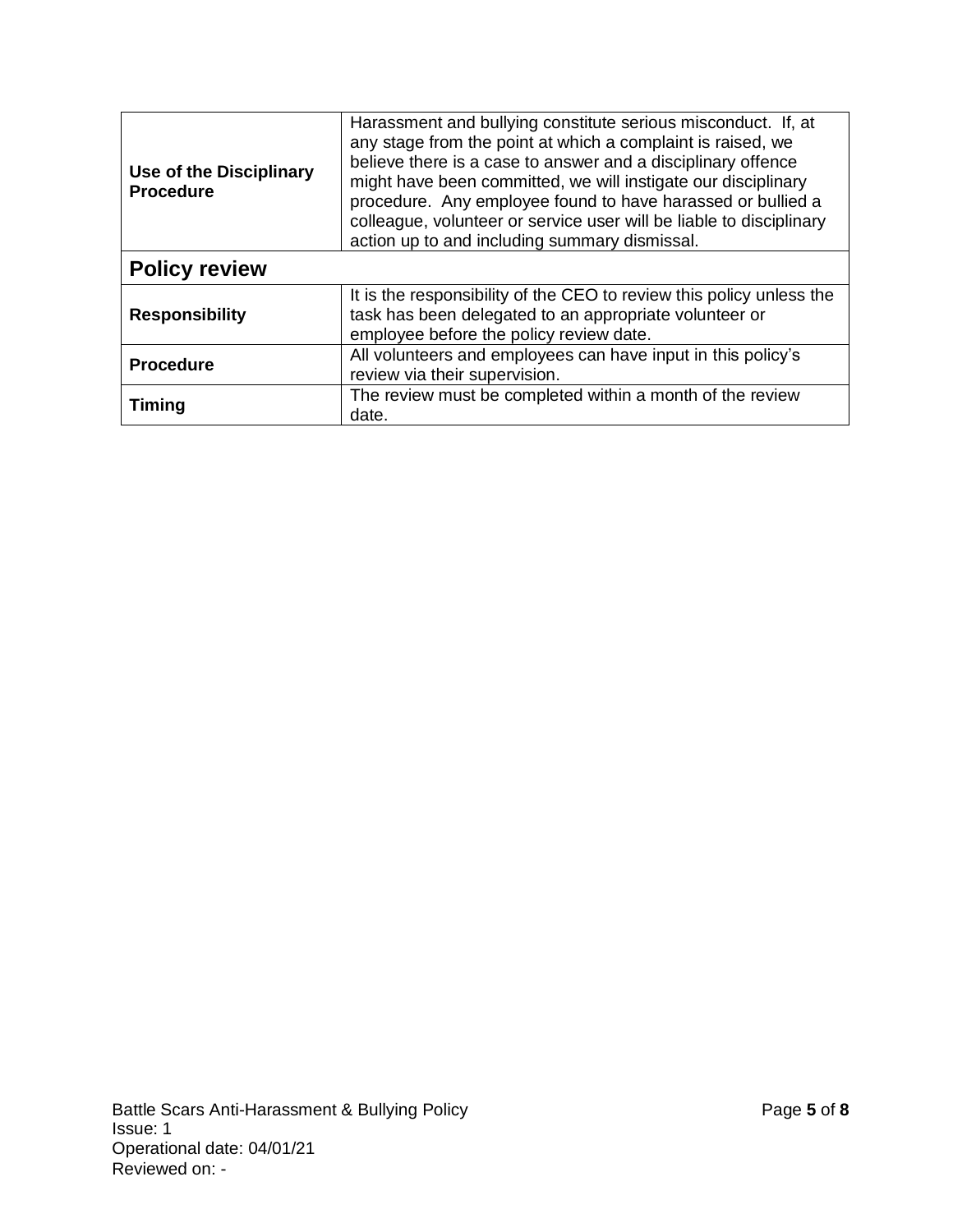*Grievance Procedure - Appendix 1*

*To:*

*From:*

*Date:*

*Immediate Superior:*

Dear

I wish to take a formal grievance out against:

in line with the Battle Scars' Grievance Procedure.

The details of my grievance are shown below :

Yours sincerely,

*(Manager should respond to this formal written grievance within 2 working days unless an extended period for response is mutually agreed)*

Battle Scars Anti-Harassment & Bullying Policy **Page 6** of 8 Issue: 1 Operational date: 04/01/21 Reviewed on: -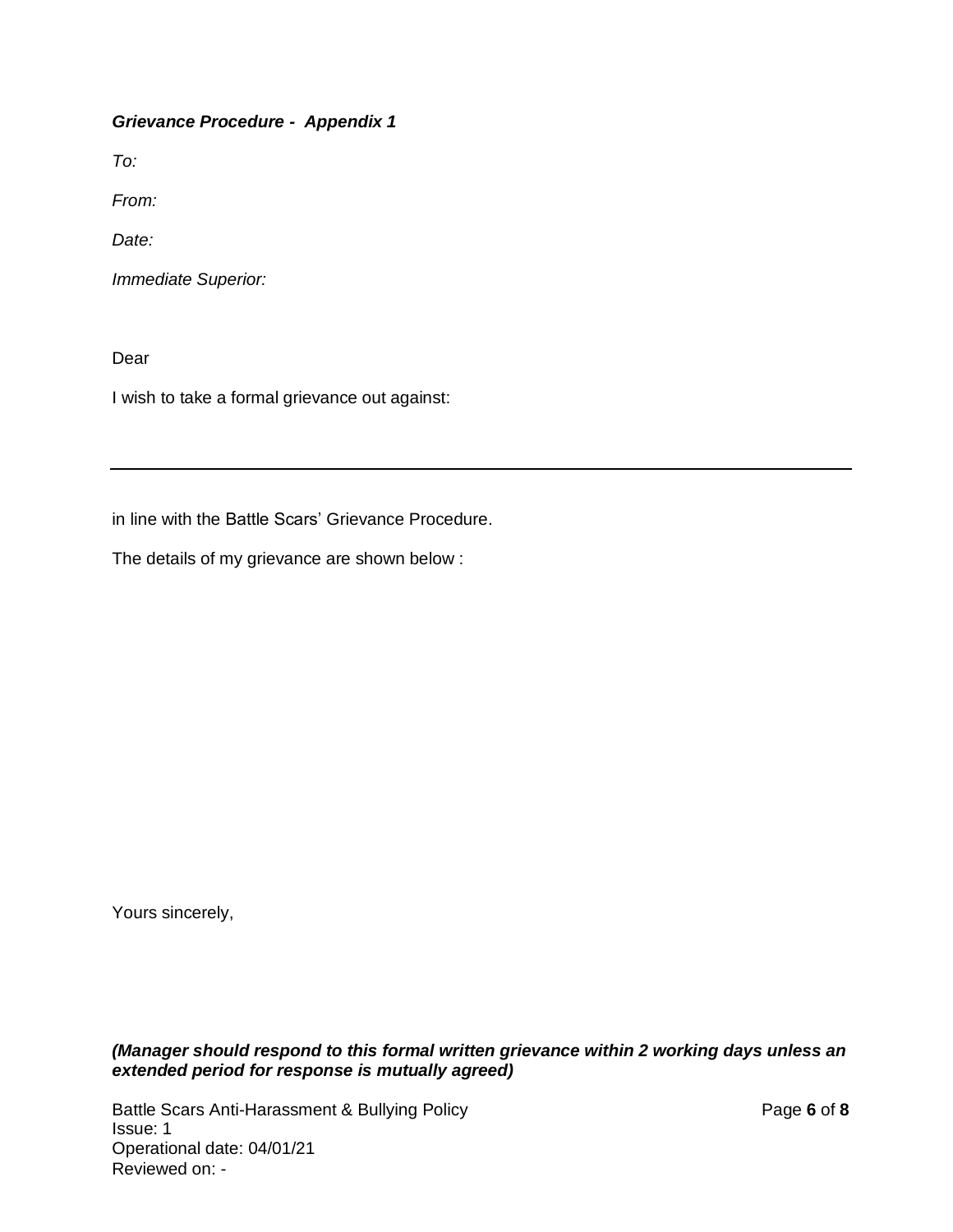*Grievance Procedure - Appendix 2*

*To:*

*From:*

*Date:*

*Immediate Superior:*

Dear

On *(within 10 days of the response to the initial formal grievance)* my grievance against

was heard by

I am not satisfied with the outcome of this meeting and would like to appeal to yourself for a further hearing of my grievance, in line with the Battle Scars' Grievance Procedure.

I enclose a copy of the original letter regarding this matter and other correspondence and information related to it.

Yours sincerely

*(Manager should respond to this formal written grievance within 7 days unless an extended period for response is mutually agreed)*

Battle Scars Anti-Harassment & Bullying Policy Page **7** of **8** Issue: 1 Operational date: 04/01/21 Reviewed on: -